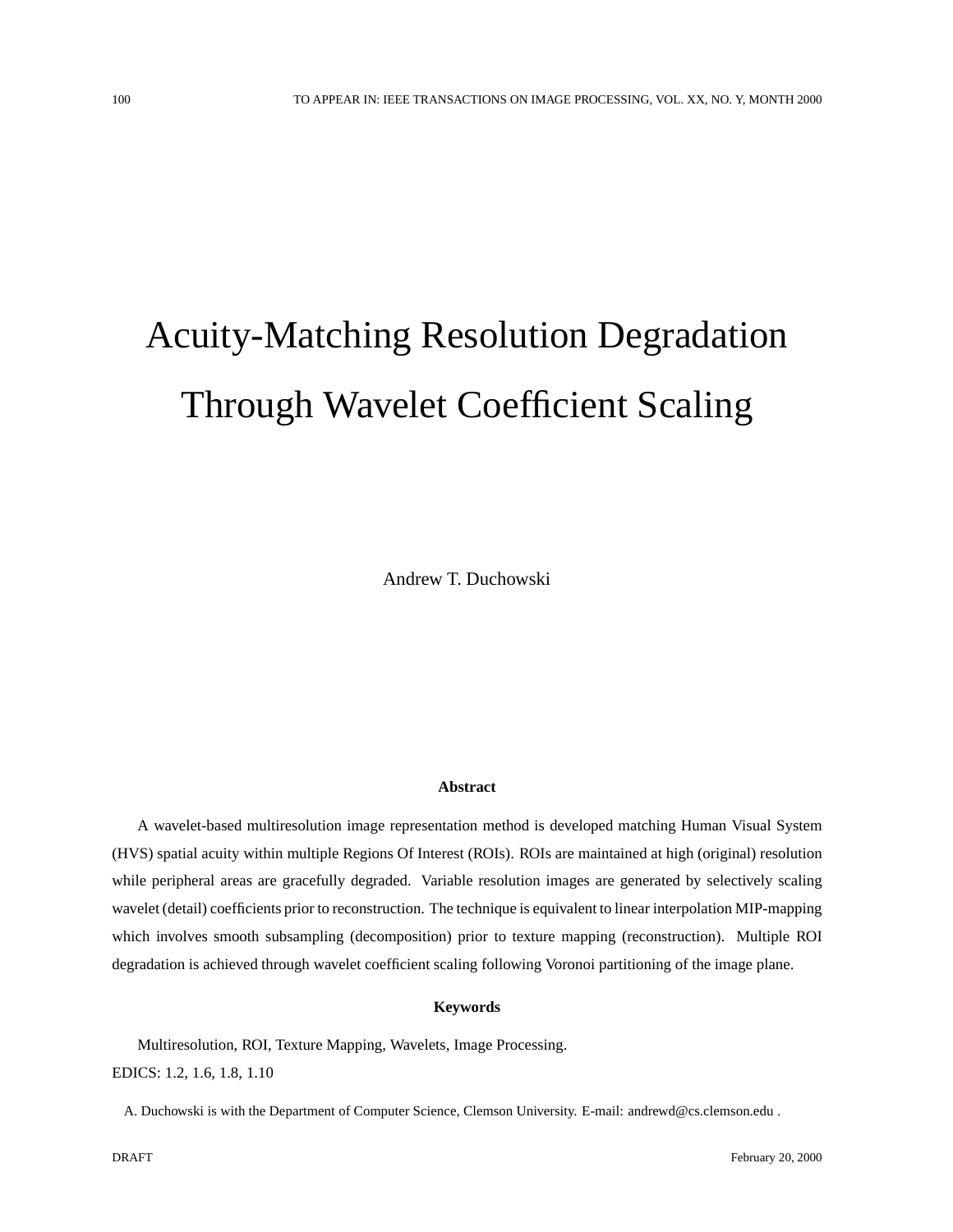#### I. INTRODUCTION

In order to maximize display rates of CPU-intensive applications such as flight simulators, a *gazecontingent* management scheme may be used to direct resources towards representing a high-fidelity foveal Region Of Interest (ROI), while degrading peripheral detail [1]. Recently, gaze-contingent approaches have been proposed for ROI-based video coding [2], [3], [4], [5]. These schemes concentrate on the representation of the foveal ROI, processing the periphery through smoothing or quantization of transform coefficients. Here, a multiresolution method suitable for gaze-contingent display is introduced, emphasizing graceful peripheral degradation to match the spatial acuity of the Human Visual System (HVS). The technique extends previous work on MIP-mapping to the wavelet domain by appropriately scaling wavelet coefficients prior to reconstruction and allowing multiple ROI representation through Voronoi partitioning.

Selective scaling of wavelet coefficients is not a new approach. A similar method to the one described here was shown by Nguyen et al [4]. In order to enhance relative reconstruction quality, the authors introduced *a priori* weighting factors defining a region-based weighted *l* <sup>2</sup> metric. The weighting factors were considered as quantitative decimating factors in the relative distortion contributions in each region. Only region-based spatial weighting was considered. The work focused on video encoding, where each frame was synthesized from a fixed subband representation. ROIs were selected according to a motion criterion, where candidates were obtained from a segmentation map which isolated moving objects from the background. To preserve the hierarchy of relevant spatial information in the decimation process, the ROIs were projected onto the subband domain. Uniform threshold quantization was used on wavelet coefficients obtained using Daubechies-4 filters.

The main aspect in which Nguyen et al.'s approach differs from the present technique is the uniform decimation of the ROI coefficients. Preserving coefficients within ROIs and decimating coefficients elsewhere results in abrupt resolution modulation at the reconstructed ROI boundary. Boundaries between levels of resolution in the reconstructed image are clearly visible. This may be suitable for the purposes of compression, but it does not match the spatial sensitivity of the HVS. In contrast, the present goal is to match the abrupt but smooth gradient of the HVS spatial acuity function. Instead of uniform decimation, resolution is linearly interpolated within and between ROI boundaries. The resultant images possess larger Mean Squared Errors (MSE) than those generated by uniform ROI-projection, however, the transition between foveal and peripheral regions is more gradual.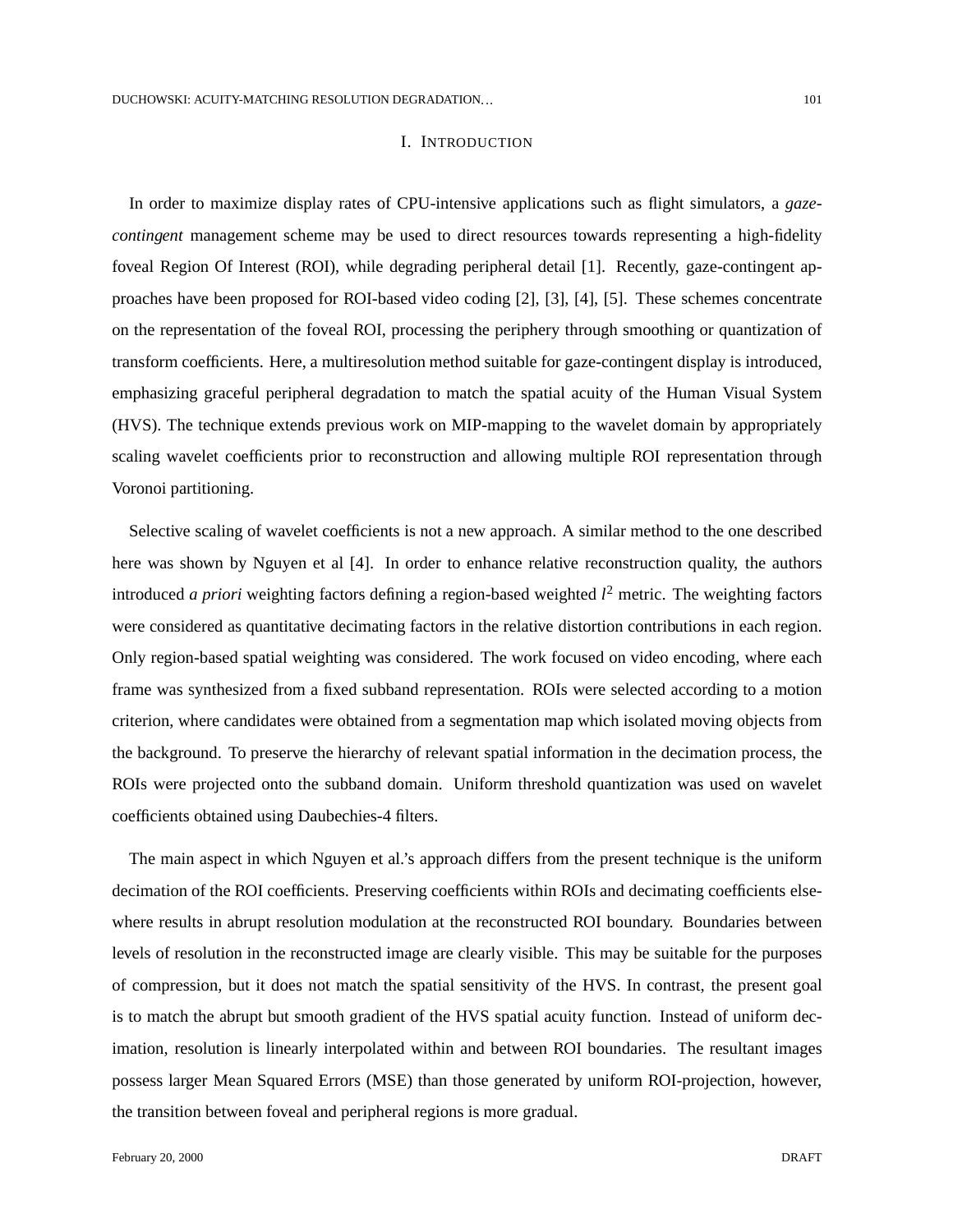## II. WAVELET INTERPOLATION

The Discrete Wavelet Transform (DWT) can be used to reconstruct images at variable resolution by selectively scaling wavelet coefficients. Provided appropriate wavelet filters can be found, reconstruction exactly matches linear MIP-mapping, a well known interpolative texture mapping algorithm used extensively in computer graphics [6]. Identical interpolation results can be generated through the DWT by appropriately scaling wavelet coefficients prior to reconstruction. Wavelet coefficient scaling resultsin the attenuation of the signal with respect to the average (low-pass) signal. Full decimation of the coefficients (scaling by 0) results in a lossy, subsampled reproduction of the original. Conversely, scaling wavelet coefficients by 1 preserves all detail information producing lossless reconstruction. Selectively scaling the coefficients by a value in the range  $[0, 1]$ , at appropriate levels of the wavelet pyramid, produces a variable resolution image upon reconstruction. This approach is equivalent to MIP-mapping reconstruction with linear interpolation of pixel values [7]. The proof is intuitive since subimages in the MIP-map pyramid correspond to the low-pass subimages recovered at each stage of the wavelet reconstruction. In fact, the low-pass subimages generated at each level of reconstruction are identical to the subsampled images used in MIP-mapping provided both approaches use equivalent decomposition filters and the DWT is guaranteed to be lossless (e.g., orthogonal wavelets are used).

In MIP-mapping, the value of the interpolant *p* is determined by an arbitrary mapping function which specifies the desired resolution level *l*. The two closest pyramid resolution levels are then determined by rounding down and up to find subimage levels  $j - 1$  and  $j$ . The interpolant value is obtained by the relation:  $p = l - |l|$ . Note that the slope of the mapping function should match the resolution hierarchy of the pyramid, i.e., if resolution decreases eccentrically from some reference point, the parameter *l* should also decrease eccentrically. If it does not, its value may be reversed by subtracting from the number of resolution levels, i.e.,  $n - l$ . To scale wavelet coefficients, p is set to either 0, 1, or the interpolant value  $l - \lfloor l \rfloor$  at particular subbands. Note that the expression for the interpolant is analogous to the scale factor used when filtering minified image segments in image warping [8].

#### III. RESOLUTION MAPPING

The ROI-based reconstruction of the image from its wavelet transformation relies on the choice of a mapping function. The mapping function determines the degree of peripheral resolution degradation prior to reconstruction of the image, and is thus crucial to the final appearance of the image. The mapping function, denoted by *l*, maps resolution from the multiresolution pyramid to *image space*. It is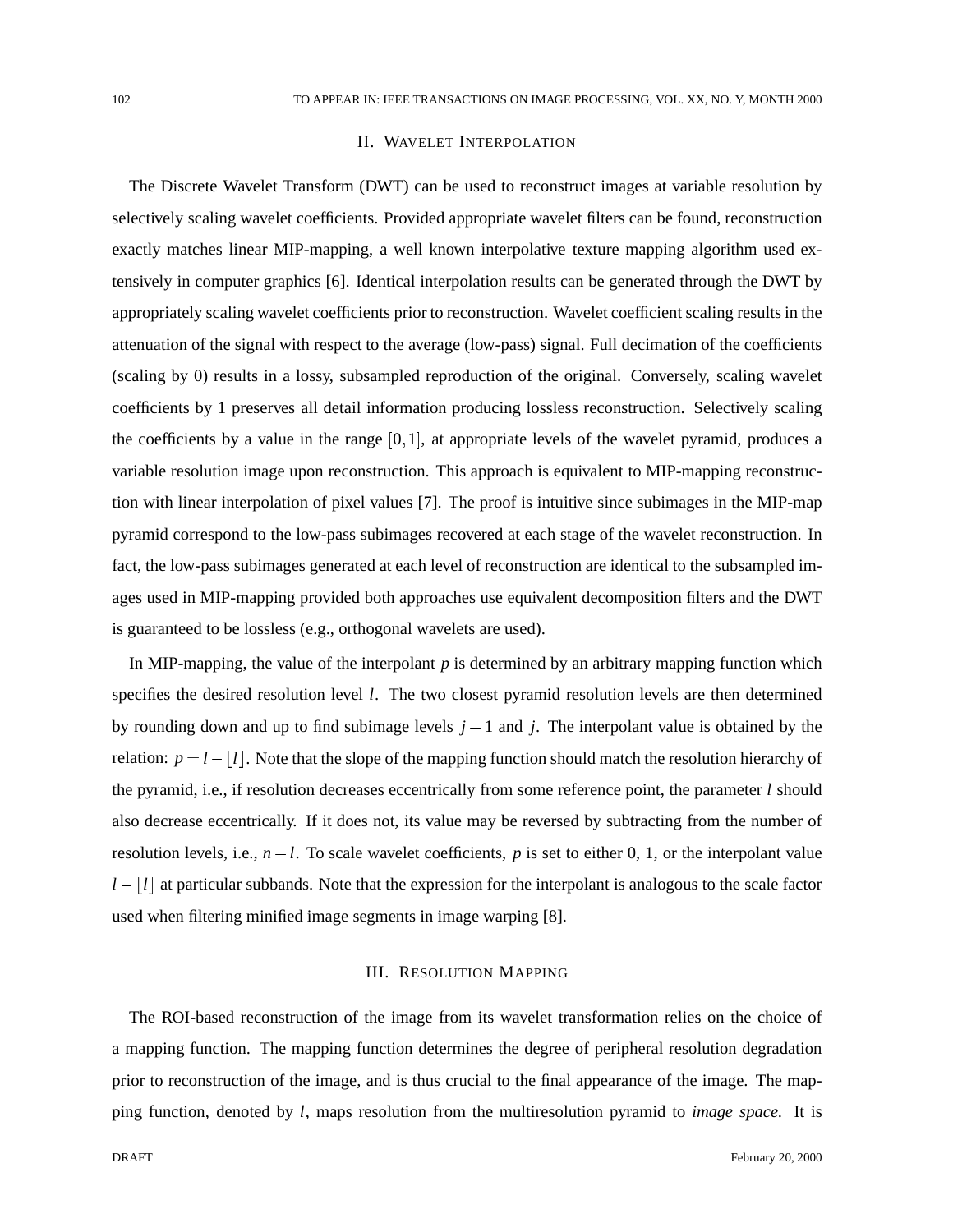important to note that resolution information in the pyramid is distributed nonlinearly (by decreasing powers of 2 if the multiresolution pyramid is dyadic in nature). Since reconstruction is carried out in image space (dependent on the pixel location  $(x, y)$  in the final image), the resultant percent resolution distribution is obtained by taking the inverse of the constant 2 raised to the mapping function, i.e., % resolution/100 =  $1/2^{l}$ .<sup>1</sup> In the current implementation, three mapping functions are utilized: linear, nonlinear, and empirical HVS acuity-matching. The linear and nonlinear mapping functions were chosen as approximate respective lower and upper bounds to the HVS matching function, in terms of percent resolution. Each mapping function segments the image into concentric resolution regions, or bands. The dimension of the central resolution region is defined by the image area subtended by the fovea (assumed to be  $5^\circ$  visual angle) at the given viewing distance. In all three implementations, resolution within the central  $5^\circ$  of each ROI is consistent and equal. Although this is not a restriction imposed by the image reconstruction method, the size of each ROI is maintained consistently across mapping functions so that different peripheral degradation methods could be readily compared. The three mapping functions are: (1) linear,  $l = d/R$ ; (2) nonlinear,  $l = A(1 - e^{-\lambda(d/R)})$ ; and (3) HVS acuity-matching,  $l = -(\ln(\text{empirical}\,\% \,\text{resolution at pixel distance}/100))/(\ln(2))$ . The parameter *d* is the pixel distance from the ROI center, and *R* is the radius of the highest resolution region (foveal region). The derivation of *R* is based on an empirical HVS acuity function (see below). For the nonlinear mapping function, *A* is the asymptote approximated at the image boundary (here  $A = 2.35$ ). To consistently preserve resolution within the radius of the highest resolution region,  $\lambda$  is chosen so that  $l = 1$  at pixel distance *R*. That is,  $1 = A(1 - e^{-\lambda})$ , giving  $\lambda = \ln\left(\frac{A}{A-1}\right)$ . The  $\frac{A}{A-1}$ ). The HVS acuity-matching mapping is derived from empirical MAR (minimum angle of resolution) data [9]. MAR data at the border of the projected foveal ROI (at 5° visual angle) is converted to expected maximum resolution in dots per inch (dpi). Expected resolutions at peripheral eccentricities are derived relative to this maximum. Depending on the viewing distance and the resolution of the display device, relative resolvability values in dots per inch are then converted back to pixel units to give the diameters of resolution bands. Assuming a screen display resolution of 50dpi and a viewing distance of 60cm, the pixel diameters used to specify the (piecewise linear) resolution mapping function at eccentricities are given in Table I. Concentric resolution bands representing the resolution mappings in image space are shown in Figure 1 with 2 ROIs.<sup>2</sup> Lighter areas are reconstructed at higher resolution, black rings are level boundaries.

<sup>&</sup>lt;sup>1</sup>Percent resolution refers to relative resolution in the reconstructed image assuming 100% resolution in the original.

<sup>&</sup>lt;sup>2</sup>To exaggerate the spatial distribution effect for presentation in the text, Figure 1 uses  $R = 105$ .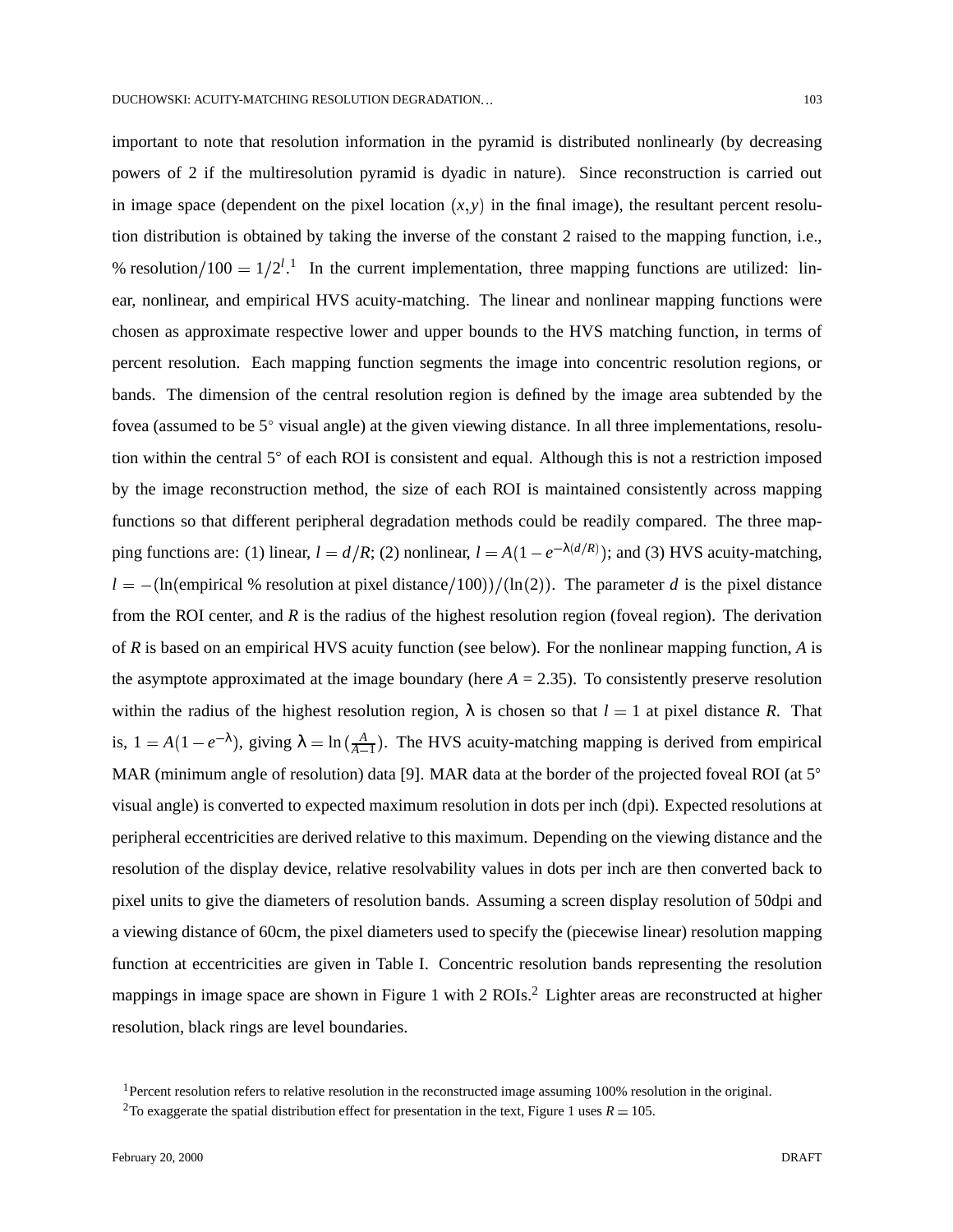## IV. MULTIPLE ROI IMAGE SEGMENTATION

To include multiple ROIs within the reconstructed image, the image is partitioned into multiple regions. Image filtering is performed on a per-pixel basis, where the desired resolution at each pixel location is determined by the mapping function, relative to the center of a particular ROI. To select the appropriate ROI, each pixel is subjected to a membership test. This test involves measuring the distance from the pixel location to each ROI center. Using the Euclidian distance metric, the resolution level of the pixel is determined by the mapping function with respect to the closest ROI center.

Formally, the set  $S = \{p_1, \ldots, p_n\}$  of *n* points in the plane, corresponding to ROI centers, defines a partition of the plane into *n* regions  $V_1, \ldots, V_n$  such that any pixel in the region  $V_i$  is closer to the point  $p_i$ than to any other  $p_j \in S$ . This definition of the planar partitioning specifies the Voronoi diagram where each  $V_i$  is the convex Voronoi polygon of the point  $p_i$  in  $S$  [10]. An example of the Voronoi diagram is shown in Figure 2(a). A graphic representation of wavelet coefficient scaling of an arbitrary image at two resolution levels is shown in Figure 2(b). White regions represents coefficients scaled by constant 1, black regions represent coefficient decimation (scaling by 0), and intermediate gray regions are scaled by linearly interpolated values in the interval  $(0, 1)$ . Note that the boundaries between linearly interpolated regions, i.e., boundaries between ROIs, are by construction Voronoi edges.

## V. RESULTS

Examples of the variable resolution wavelet scaling technique are shown in Figure 3. The *cnn* image was processed with an artificially placed ROI over the anchor's right eye and another over the "timebox" found in the bottom right corner of the image. Haar wavelets were used to accentuate the visibility of resolution bands. Figure 3(b), (d), and (f) show the extent of wavelet coefficient scaling in frequency space. Notice the different distribution spread of the concentric resolution bands under each mapping. The linearly mapped resolution bands are brought together to generate sharp degradation with respect to ROI centers. Nonlinear mapping spreads out the resolution bands to generate gradual degradation. Reconstructed images are shown in Figure 3(a), (c), and (e).

## VI. ACKNOWLEDGMENTS

This research was supported in part by the National Science Foundation, under Infrastructure Grant CDA-9115123 and CISE Research Instrumentation Grant CDA-9422123, and by the Texas Advanced Technology Program under Grant 999903-124.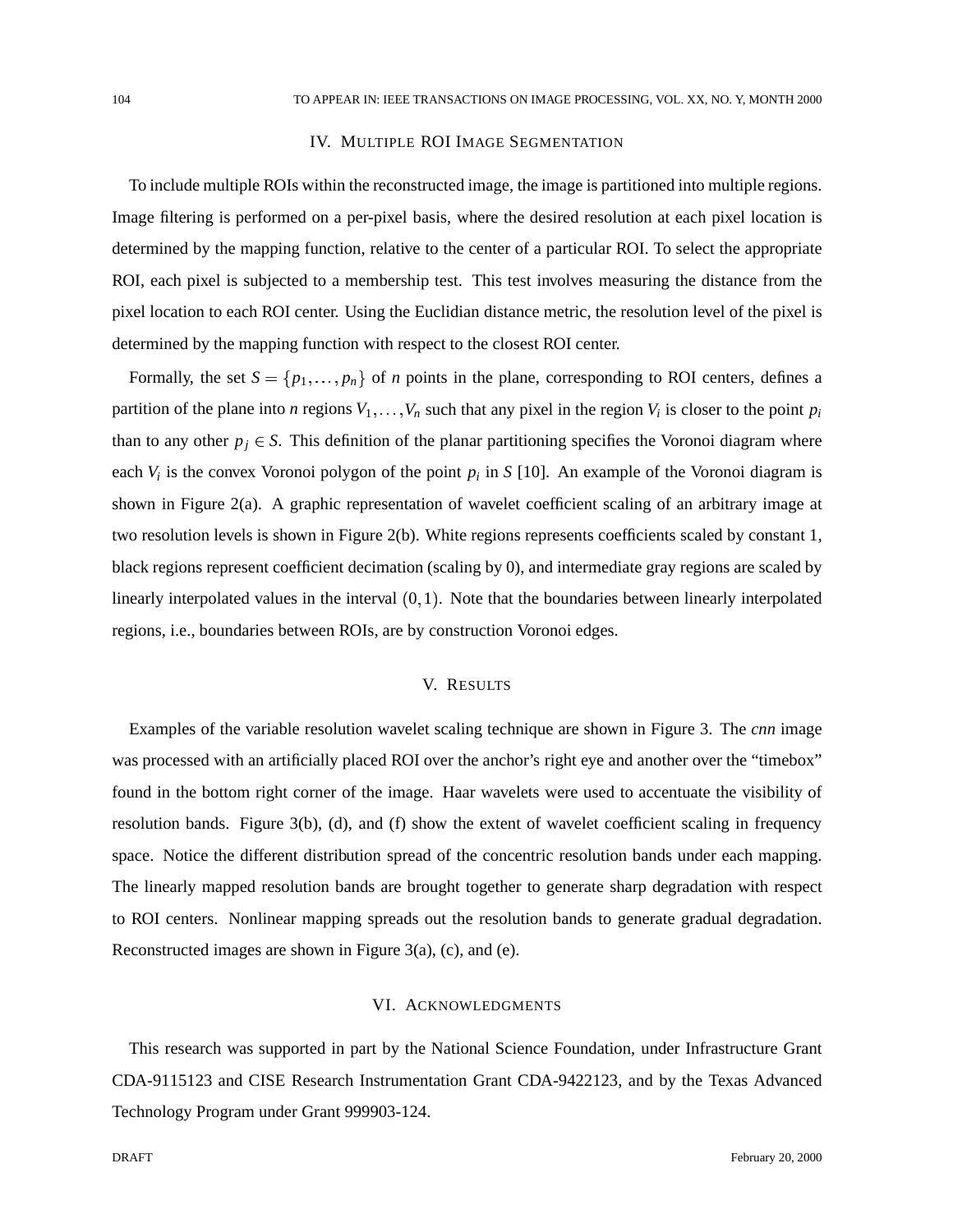#### **REFERENCES**

- [1] Thomas Longridge, Mel Thomas, Andrew Fernie, Terry Williams, and Paul Wetzel, "Design of an Eye Slaved Area of Interest System for the Simulator Complexity Testbed," in *Interservice/Industry Training Systems Conference*. National Security Industrial Association, 1989, pp. 275–283.
- [2] P. Kortum and W. S. Geisler, "Implementation of a foveated image coding system for bandwidth reduction of video images," in *Human Vision and Electronic Imaging*, Bellingham, WA, January 1996, SPIE.
- [3] N. Tsumura, C. Endo, H. Haneishi, and Y. Miyake, "Image compression and decompression based on gazing area," in *Human Vision and Electronic Imaging*, Bellingham, WA, January 1996, SPIE.
- [4] E. Nguyen, C. Labit, and J-M. Odobez, "A *ROI* Approach for Hybrid Image Sequence Coding," in *International Conference on Image Processing (ICIP)'94*. IEEE, Nov. 1994, pp. 245–249.
- [5] Lew B. Stelmach and Wa James Tam, "Processing Image Sequences Based on Eye Movements," in *Conference on Human Vision, Visual Processing, and Digital Display V*, San Jose, CA, February 8-10 1994, SPIE, pp. 90–98.
- [6] Lance Williams, "Pyramidal Parametrics," *Computer Graphics*, vol. 17, no. 3, pp. 1–11, July 1983.
- [7] Andrew T. Duchowski, "Representing Multiple Regions Of Interest with Wavelets," in *Visual Communications and Image Processing'98 (VCIP)*, Bellingham, WA, January 1998, SPIE.
- [8] George Wolberg, *Digital Image Warping*, IEEE Computer Society Press, Washington, DC, second edition, 1990.
- [9] David H. Foster, Salvatore Gravano, and Antonia Tomoszek, "Acuity for Fine-Grain Motion and For Two-Dot Spacing as a Function of Retinal Eccentricity: Differences in Specialization of the Central and Peripheral Retina," *Vision Research*, vol. 29, no. 8, pp. 1017–1031, 1989.
- [10] Franco P. Preparata and Michael Ian Shamos, *Computational Geometry: An Introduction*, Springer-Verlag, New York, NY, 1985.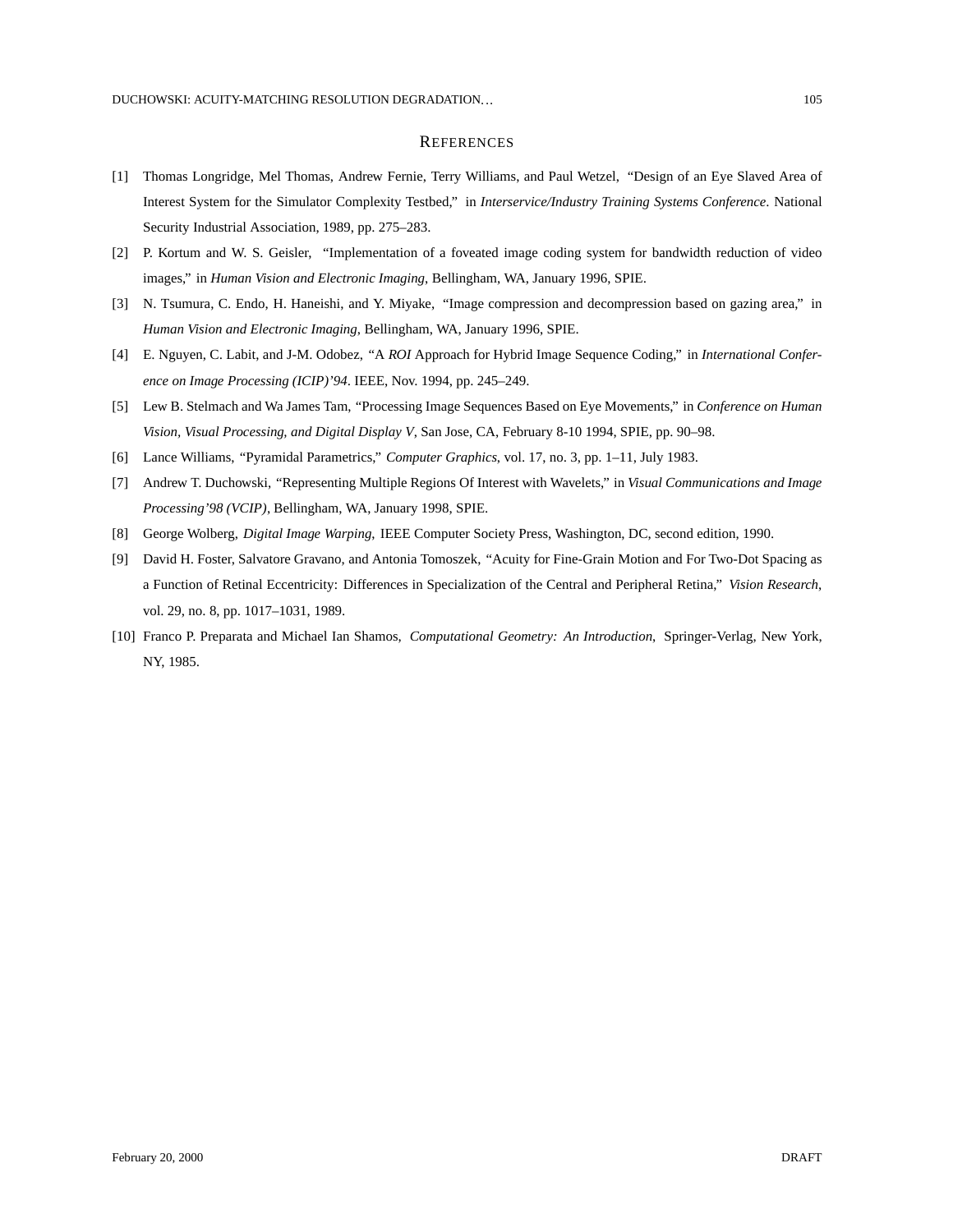# TABLE I

RESOLUTION LEVELS (IN PIXEL DIAMETERS).





Fig. 1. Resolution bands in image space (assuming 100dpi screen resolution).





*(a)* Voronoi planar partitioning. *(b)* Two-level wavelet coefficient scaling.

Fig. 2. Example of Voronoi partitioning.